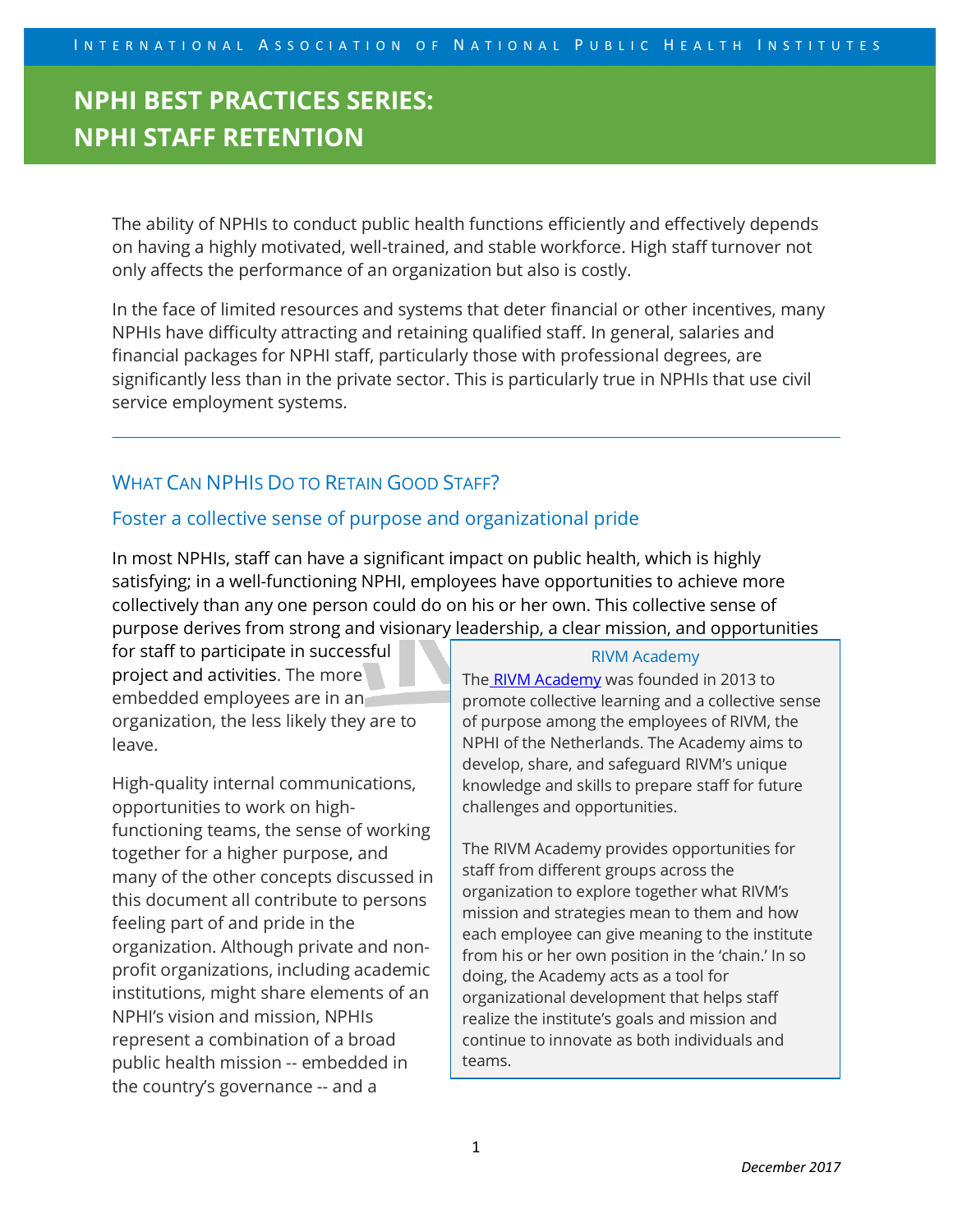commitment to service that is unique in the global health community and should be fostered and nurtured.

### Create opportunities for personal and professional development

People generally like to be challenged and to learn. In addition to formal training programs, managers can provide staff at all levels opportunities to develop new skills, engage their creativity, and gain new experiences. Approaches to developing staff include:

- Formal trainings Education and training opportunities not only are intellectually stimulating but are also good for the organization. Training enables workers to improve their work, take on more demanding duties, and achieve personal goals of professional advancement, as well as successfully meet job requirements.
	- o A caveat is that sometimes organizations support training for the sake of training – that is, being opportunistic in deciding which trainings to allow and support. Another issue is that systems for deciding which staff should participate in training should be transparent and fair.
- Special assignments These might include temporary assignment to a different group at the NPHI, assignment to a challenging project or initiative, or a joint appointment at a university.
- Mentorship programs A mentorship or "buddy" program, especially for new and junior staff, provides a structured mechanism for developing strong relationships within an organization and is a solid foundation for staff development and retention. With a mentoring program, an organization pairs someone more experienced in a discipline with someone less experienced with a goal of developing specific competencies, provide feedback on performance, and design in individualized career development plan (See *NPHI Best Practices Series: Mentorship).*
- Career ladders and paths A career ladder is an explicit program or plan that specifies opportunities for high-performing staff to have upward mobility – progression from a lower-level position to a higher level of skill or pay. A career path encompasses various forms of career progression, including traditional vertical career ladders as well as growth through horizontal transfers and other experiences. Employees with clear career development paths are more likely to feel that the NPHI is investing in them, and will in turn feel more invested in the NPHI.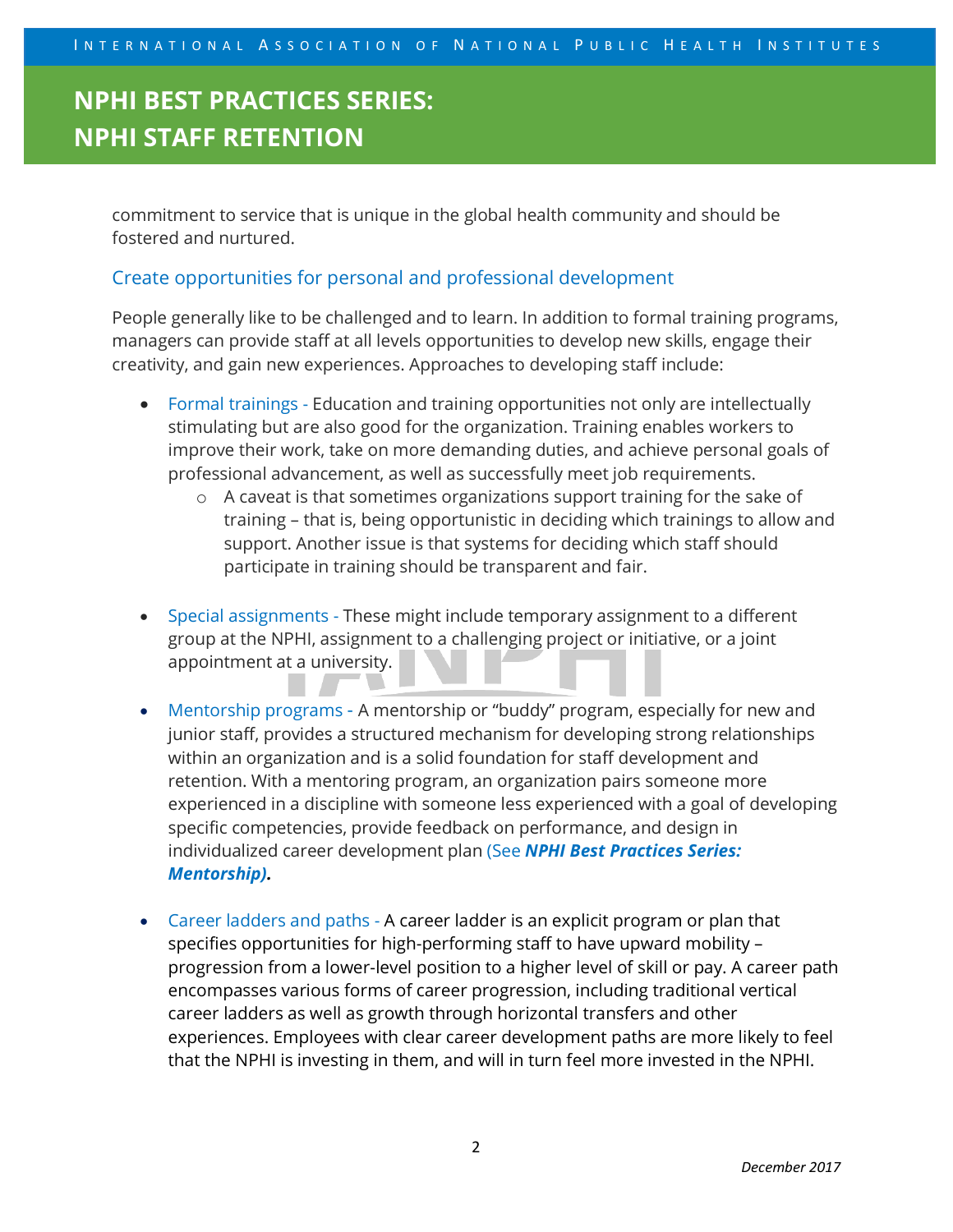### Create opportunities to recognize staff

Research has shown that workplace appreciation and gratitude for the work being done by employees are strong motivators. Recognition of good work should be both informal and formal.

- Recognition by managers It is said that workers leave managers, not companies. Although this is not universally true, ongoing recognition and appreciation by managers are strong motivators and contribute to retention. Recognition by managers can take the form of frequent acknowledgement of work being conducted, performance reviews, and investment by the manager in helping the employee advance in his or her career through identifying opportunities for visibility, training and new experiences, or advancement.
- Institutional employee recognition programs Employee recognition programs are designed to acknowledge good work and thank employees for their contributions. Characteristics of successful programs include:
	- o Clear criteria related to eligibility and selection
	- o Explicit articulation of what merited the award
	- o Provision of the same award to all who had the same achievement
	- o Recognition as close to the event as possible

### Consider compensation enhancements

Competitive salaries and compensation packages might not be an option for government agencies due to strict and constrained budgets, but other options for compensating staff can be considered. Financial rewards might include overtime pay and 'top-offs,' bonuses for completing particular training programs or degrees, health insurance, and housing or transport allowances.

Incentives that support work-life balance can also be motivating. These include rewards of paid time off for exemplary performance or extra hours of work, and allowing employees to "bank" time for later use.

#### Ensure a supportive work environment and systems

Within the limits of available resources, NPHI management should provide a comfortable and safe environment for employees, for example, by ensuring a clean work space, wellmaintained equipment, and adequate supplies to do the job. Employers also have a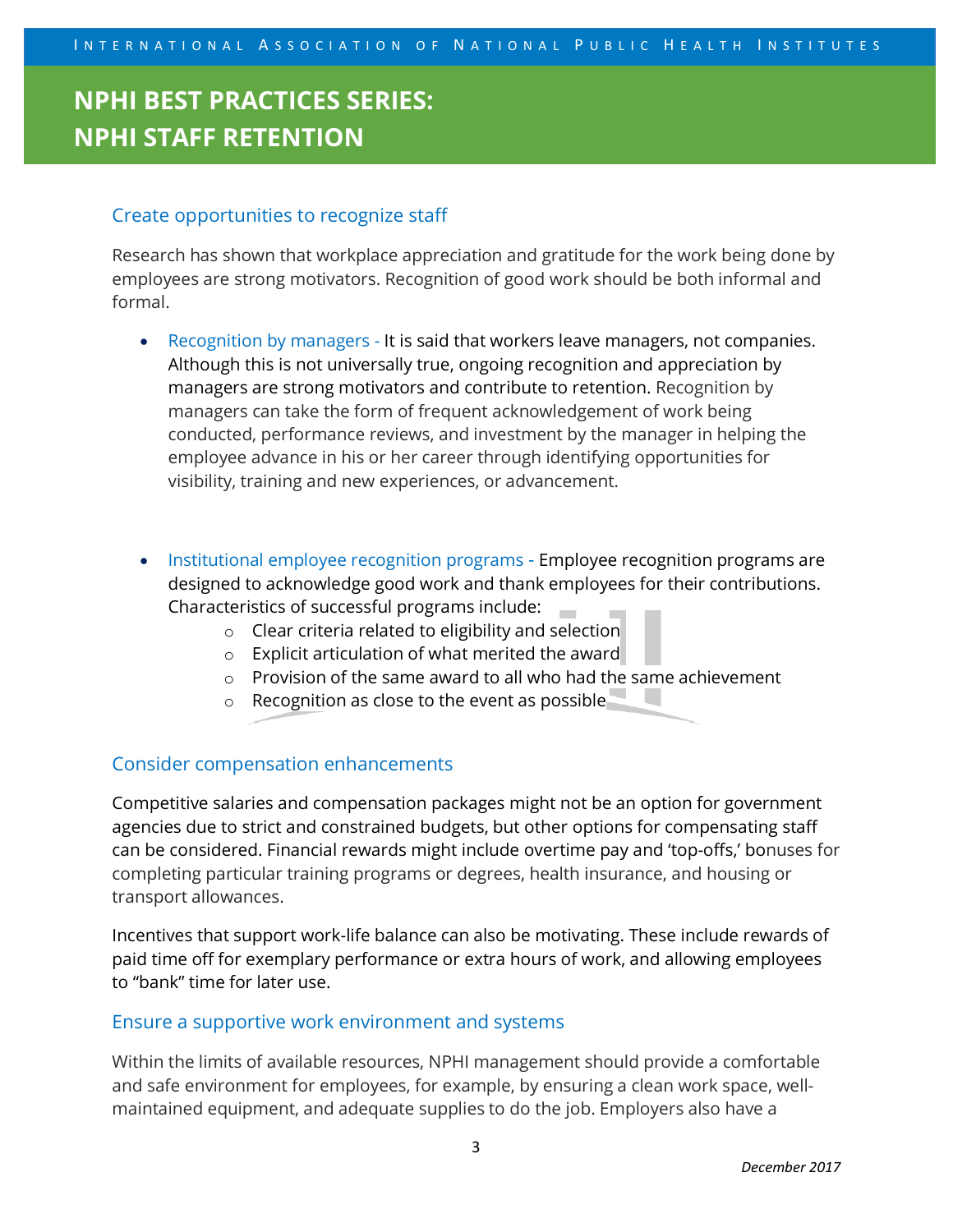responsibility to implement procedures for identifying and addressing workplace hazards and environmental problems as they arise.

Some NPHIs, such as the US CDC and Colombia's INS, have gone beyond a focus on safety to include programs that encourage staff to adopt healthy lifestyles. These can include allowing time for exercise and sometimes providing exercise equipment and classes, offering healthful food options, and providing financial or other incentives for participation.

In many NPHIs, approvals for activities and protocols, procurement, manuscript reviews and clearance, and other systems function very slowly and may not be transparent or easy to navigate. Poorly functioning systems can be demoralizing. Employees also benefit from well-defined and well-communicated rules and standard operating procedures for performing their jobs optimally. NPHIs should strive to create systems and conditions that support staff in doing their jobs.

#### Implement special strategies for new employees

Turnover is often high among new employees. One way to help reduce turnover is to present applicants with a realistic picture of the job during the application process. Another option is to implement an "onboarding" program to help new hires to become embedded in the NPHI. This includes both formal orientations and informal activities to introduce new employees to the NPHI and its staff.

#### ADDITIONAL CONSIDERATIONS

New "best practices" regarding staff retention are constantly being developed and tested in public and private sectors. NPHIs can learn from the experience of others to continuously improve retention. A few particularly relevant issues are highlighted below.

#### Matching the workforce to the needs

Most NPHIs face constraints on the number of staff they can hire. Therefore, it is important to ensure that positions address the most important needs. This includes having an appropriate balance of managers, scientists, and technical and administrative staff, with 'task shifting' to ensure that the more skilled, highly paid staff are optimally utilized and those with less skills have opportunities to be challenged and grow.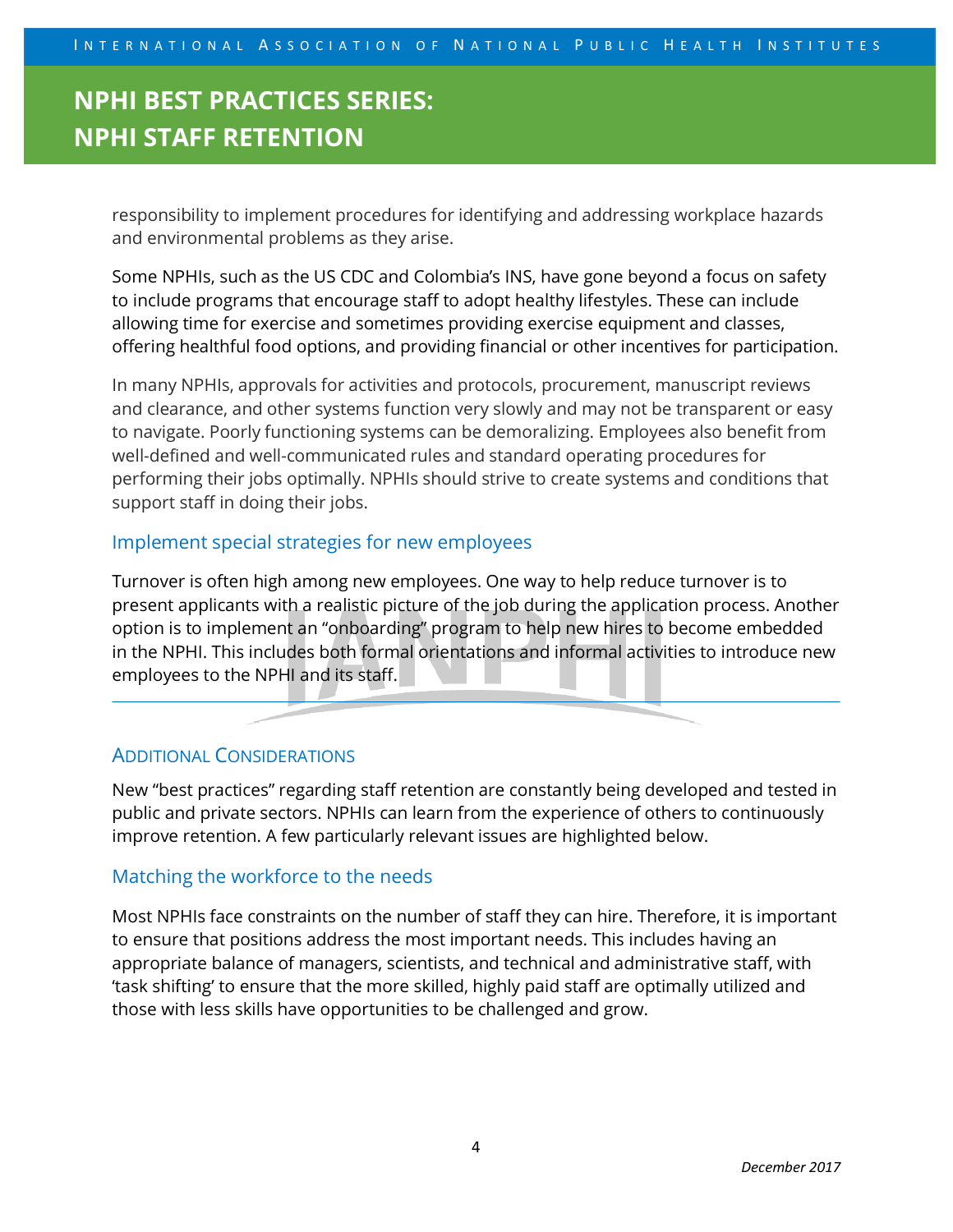### Succession planning

Succession planning is the proactive identification of future personnel needs and investment in advance, to ensure that those needs are met when the time comes. Succession planning is strongly related to both leadership development and staff retention. It ensures that experienced and capable employees are prepared to assume leadership roles when they become available. It is both a way to retain the individuals being groomed for leadership roles and a way to ensure organizational stability during times of change.

### Use of metrics

Some organizations use metrics to determine which parts of the organization are having unacceptable levels of turnover. Although benchmarking – e.g., determining acceptable rates of turnover – can be a challenge, an NPHI

#### Using Competency Frameworks to Motivate and Retain Employees

Best practices also include defining the competencies needed for performing the varied jobs in the NPHI, and ensuring that both new employees and current staff meet these competencies. Competency frameworks have been shown to improve employee satisfaction by increasing awareness of the skills needed to do well in a job. A competency framework also helps identify training needs, so that staff receive the mentoring and skills to improve in their jobs and stay motivated to excel.

Information on core competencies for public health:

www.phf.org/resourcestools/pages/core\_p ublic health competencies.aspx

can measure retention rates over time and strive for continuous improvement, particularly in units that have higher-than-average turnover rates. Surveys or key informant interviews can identify causes and inform strategies and a retention plan. If a retention plan is implemented, its results should be tracked.

## Creation of parastatal organizations

Some NPHIs have pursued becoming parastatal organizations to address and overcome restrictions from civil service and other governmental systems. Parastatal agencies (also known as autonomous agencies) usually have more financial and administrative flexibility than is typical for a line agency and may operate more efficiently and be more effective in attracting donor funds. Parastatal NPHIs may potentially offer salaries that are more competitive, more flexible and straightforward hiring processes, and more efficient purchasing and procurement processes compared to line agencies.

Although parastatal agencies often receive some government funding, they may rely more on external funding sources than line agencies. Parastatals sometimes have difficulty supporting work on the country's highest priority public health issues or gaining the attention of Ministry leadership. Also, the establishment of a parastatal often requires